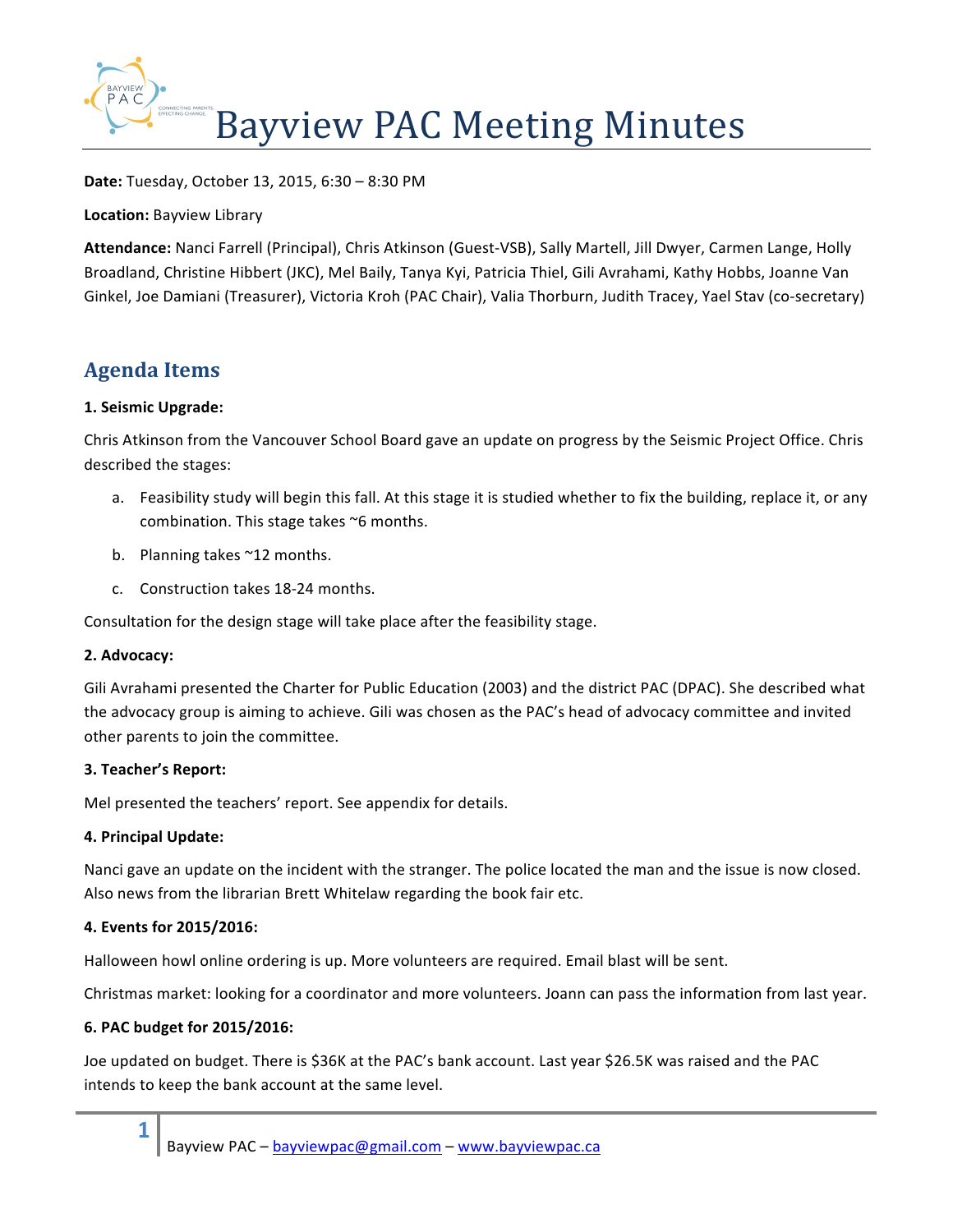

The requests received from the teachers include, field trip support (bus tickets or bus rentals), more Ukuleles and recorders, Match and science – extra supplies, atlases, more iPads and cart, donation of \$250 to each teacher and more.

We have around \$9K from the gaming grant. This budget can't be used for curricular activities.

## **7. Other Business:**

- a. Playground: naturalistic play area, picnic tables, and outdoor equipment.
- b. Sex education: Options for Sexual health. Saleema Noon.
- c. Request for a more established music program.
- **8. PAC meeting adjourned**

## **Appendix: Teachers' Report - What We Are Doing**

## Div 1: Gina

Poetry – Different types of poetry. Doing 1 type per week for 6 weeks.

## **Div 2: Ian**

Outdoor education program possibly camp. Need PAC support to include everyone

## **Div3: Ebru**

Literacy auto-biography. How they became to be the reader they are today

## **Div 4: Sam**

Student vote. Field trip to Lynn Canyon

## Div 5: Holly

Simple machines  $-$  science world. Federal election  $-$  student vote.

## **Div 6: Mel**

Government student vote. Raising money from possible sales for artist.

## **Div 7: Cynthia**

Global read aloud "Fish in a Tree". Connecting with classes all over the world.

## **Div 8: Laurie**

**2**

Studying nutrition (food for us Dairy Foundation). Space. Art gallery first nations art through S.S.